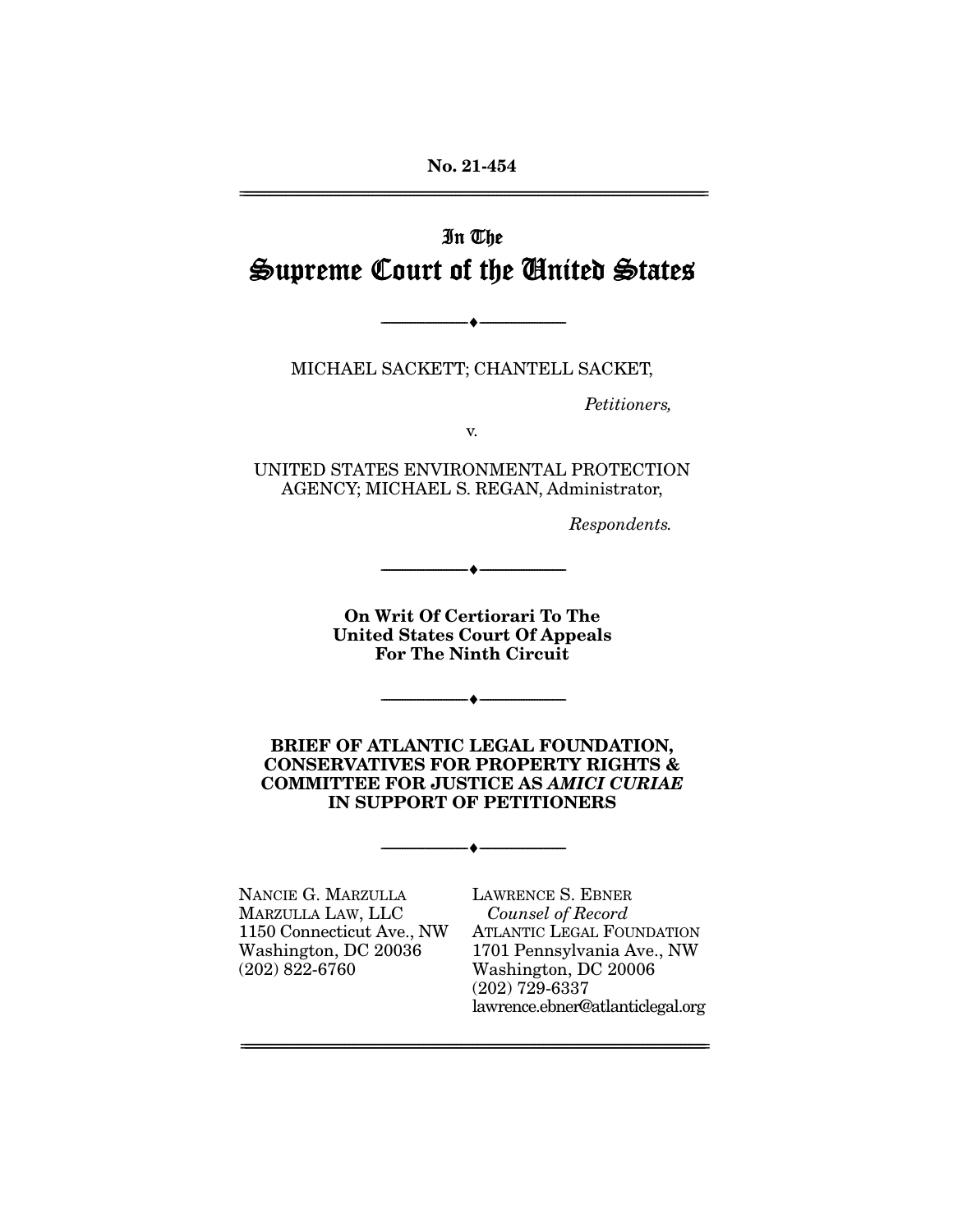## **TABLE OF CONTENTS**

| INTEREST OF THE AMICI CURIAE1                                                                                                                      |
|----------------------------------------------------------------------------------------------------------------------------------------------------|
| SUMMARY OF ARGUMENT3                                                                                                                               |
|                                                                                                                                                    |
| The Court Should Interpret "The Waters of the United"<br>States" In a Way That Avoids Fifth Amendment                                              |
| A. Clean Water Act regulation of wetlands can raise                                                                                                |
| B. Insofar as the meaning of "the waters of the United"<br>States" is ambiguous, the Court should apply the<br>canon of constitutional avoidance12 |
|                                                                                                                                                    |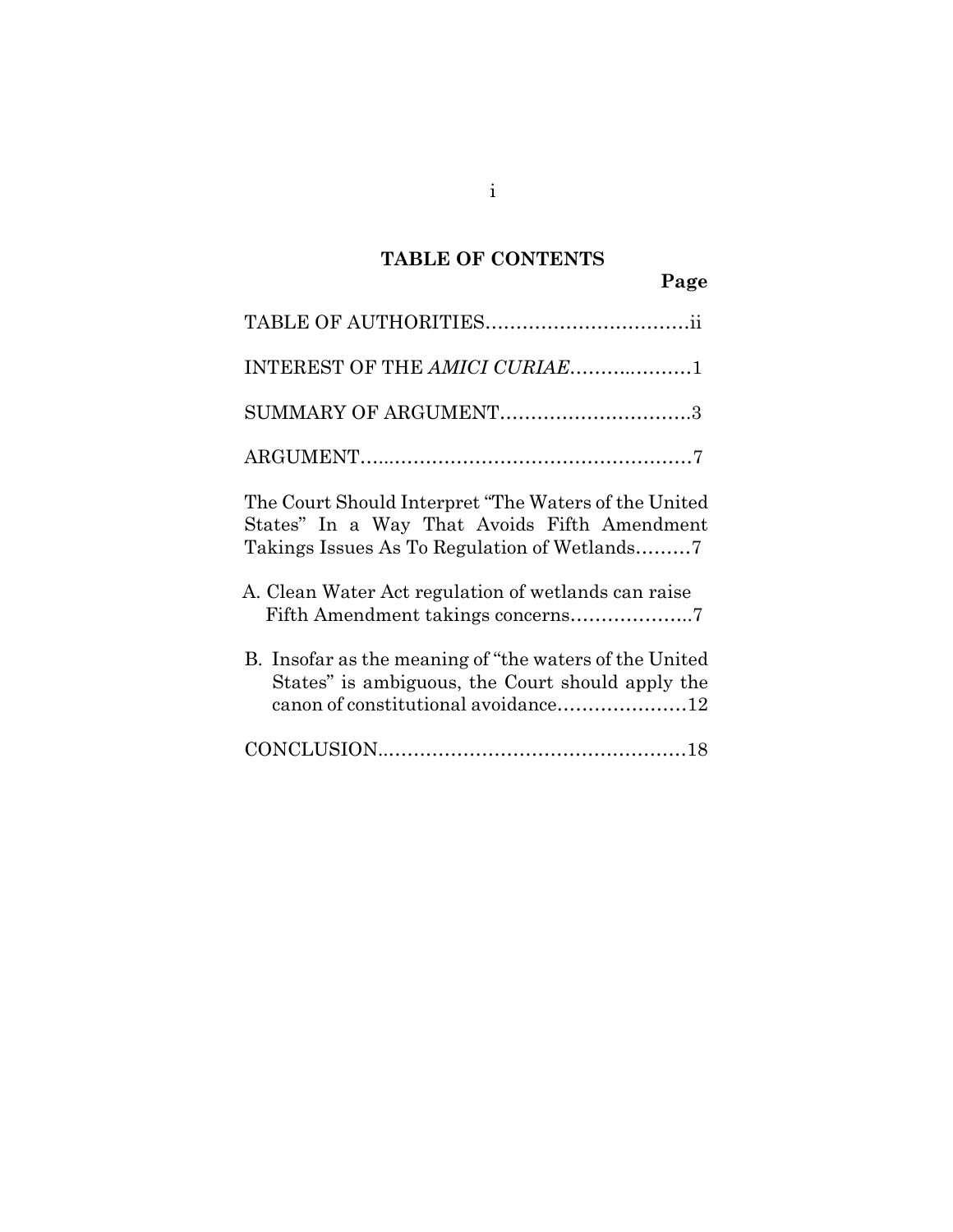## **TABLE OF AUTHORITIES**

**Page(s)**

## **Cases**

| Armstrong v. United States,                                                                    |
|------------------------------------------------------------------------------------------------|
| Commodity Futures Trading Comm'n v.<br>Schor,                                                  |
| Jennings v. Rodriguez,                                                                         |
| Lynch v. Household Fin. Corp.,                                                                 |
| Morrison v. Olson,                                                                             |
| Rapanos v. United States,<br>547 U.S. 715<br>$(2006)$ .  3, 4, 5, 6, 9, 10, 13, 14, 15, 16, 18 |
| Sackett v. EPA,<br>566 U.S. 120 (2012)  4, 10, 11, 13, 14, 17                                  |
| <i>Seila Law LLC v. CFPB,</i> 140 S. Ct. 2183                                                  |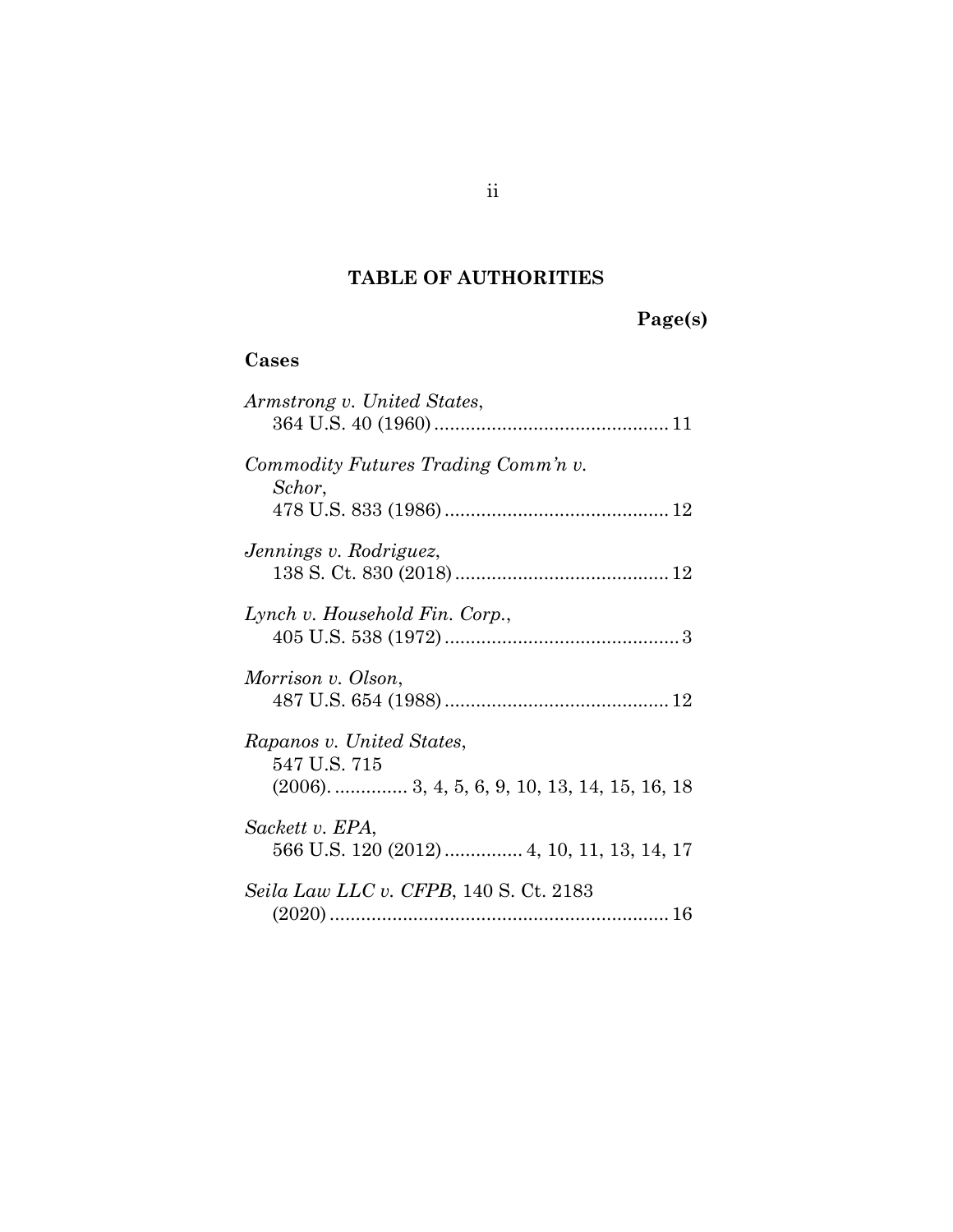| Solid Waste Agency of Northern Cook Cty. v.<br>U.S. Army Corps of Engineers, |
|------------------------------------------------------------------------------|
| United States v. Davis,                                                      |
| United States v. Riverside Bayview Homes,<br>Inc.,                           |
| Constitution                                                                 |
|                                                                              |
| <b>Statutes</b>                                                              |
|                                                                              |
| Clean Water Act, 33 U.S.C. § 1251 et seq.                                    |
|                                                                              |
|                                                                              |
|                                                                              |
|                                                                              |
| Regulations                                                                  |
|                                                                              |

33 C.F.R. § 320.4(b)(1)..............................................9 33 C.F.R. § 328.3(c)(16) ............................................9

## iii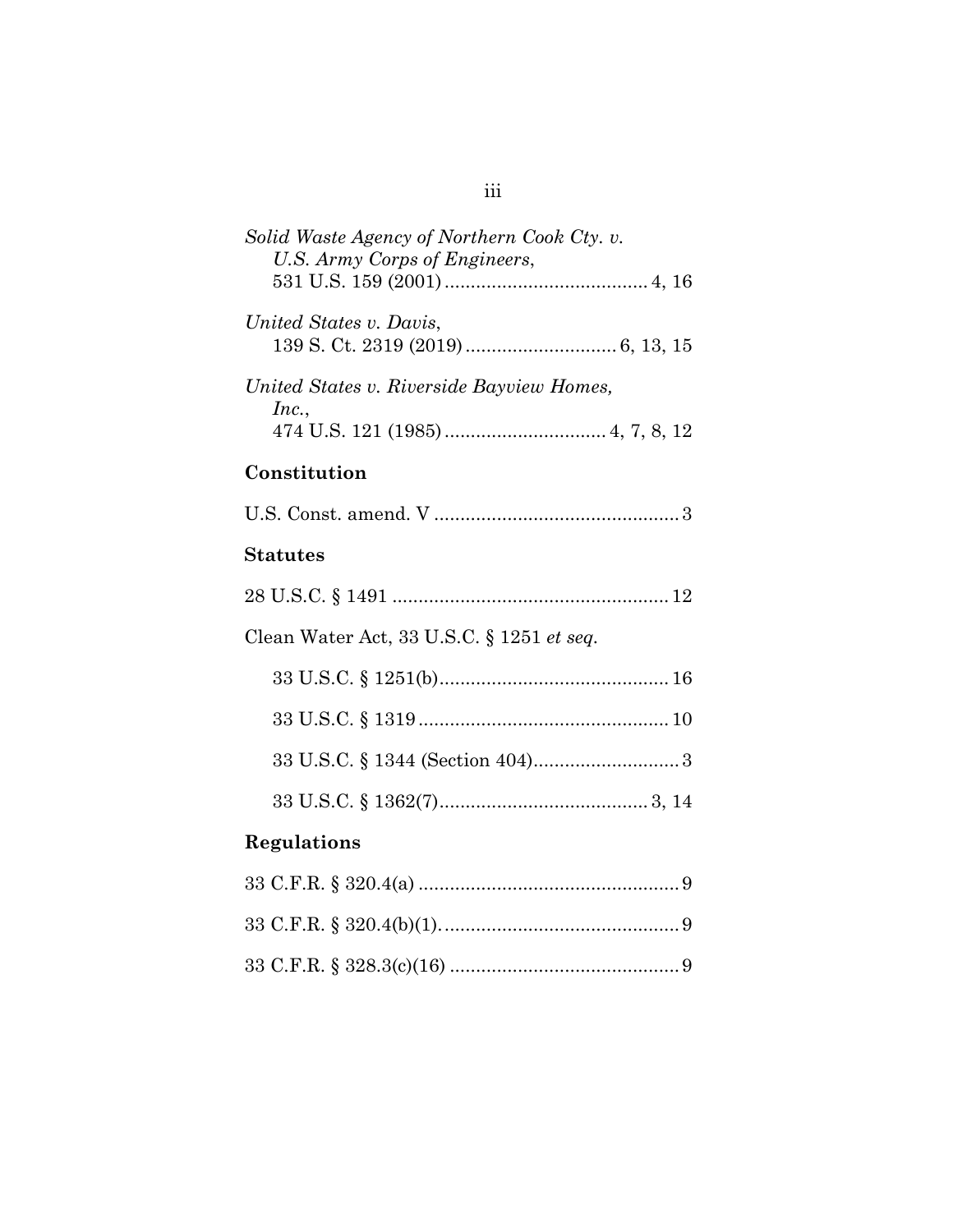## **Other Authorities**

| Brian Gray, Fragmented Regulation of<br>Multiple Stressors: A Cautionary Tale for<br><i>Takings Law</i> , 19 Hastings W.-Nw. J. |
|---------------------------------------------------------------------------------------------------------------------------------|
| Brian Taylor Goldman, The Classical<br>Avoidance Canon as a Principle of Good-<br>Faith Construction, 43 J. Legis. 170          |
| Caleb Nelson, Avoiding Constitutional<br>Questions Versus Avoiding<br><i>Unconstitutionality</i> , 128 Harv. L. Rev. F.         |
| Eric S. Fish, <i>Constitutional Avoidance as</i><br><i>Interpretation and as Remedy</i> , 114 Mich.                             |
| Neal Kumar Katyal & Thomas P. Schmidt,<br><b>Active Avoidance: The Modern Supreme</b><br>Court and Legal Change, 128 Harv. L.   |
| Tr. of Oral Arg., Sackett v. EPA, 566 U.S.                                                                                      |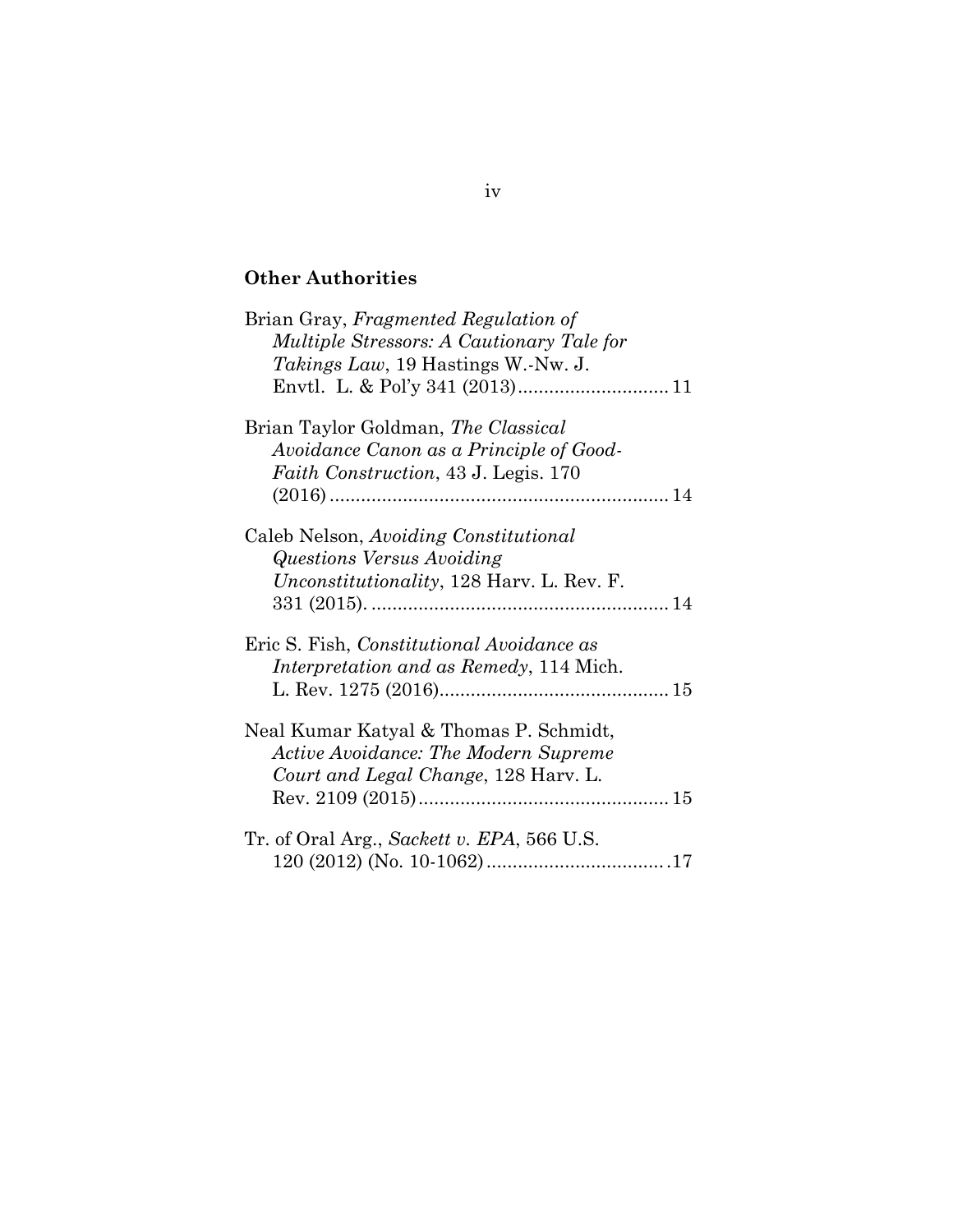#### **INTEREST OF THE** *AMICI CURIAE* **[1](#page-5-0)**

 Established in 1977, the **Atlantic Legal Foundation** is a national, nonprofit, nonpartisan, public interest law firm whose mission is to advance the rule of law and civil justice by advocating for individual liberty, free enterprise, property rights, limited and efficient government, sound science in judicial and regulatory proceedings, and school choice. With the benefit of guidance from the distinguished legal scholars, corporate legal officers, private practitioners, business executives, and prominent scientists who serve on its Board of Directors and Advisory Council, the Foundation pursues its mission by participating as *amicus curiae* in carefully selected appeals before the Supreme Court, federal courts of appeals, and state supreme courts. *See*  atlanticlegal.org.

**Conservatives for Property Rights** is a coalition of conservative organizations that stand for private property rights. The coalition believes that property rights are divinely endowed to human beings on account of their humanity, and that private property is essential to the functioning of free enterprise, investing one's resources in discovery and creativity, and the exercise of ordered liberty. *See*  property-rts.org.

<span id="page-5-0"></span><sup>1</sup> Petitioners' and Respondents' counsel of record have consented to the filing of this brief. In accordance with Sup. Ct. R. 37.6, *amici* certify that no counsel for a party authored this brief in whole or part, and that no party or counsel other than the *amici* or their members or counsel made a monetary contribution intended to fund preparation or submission of this brief.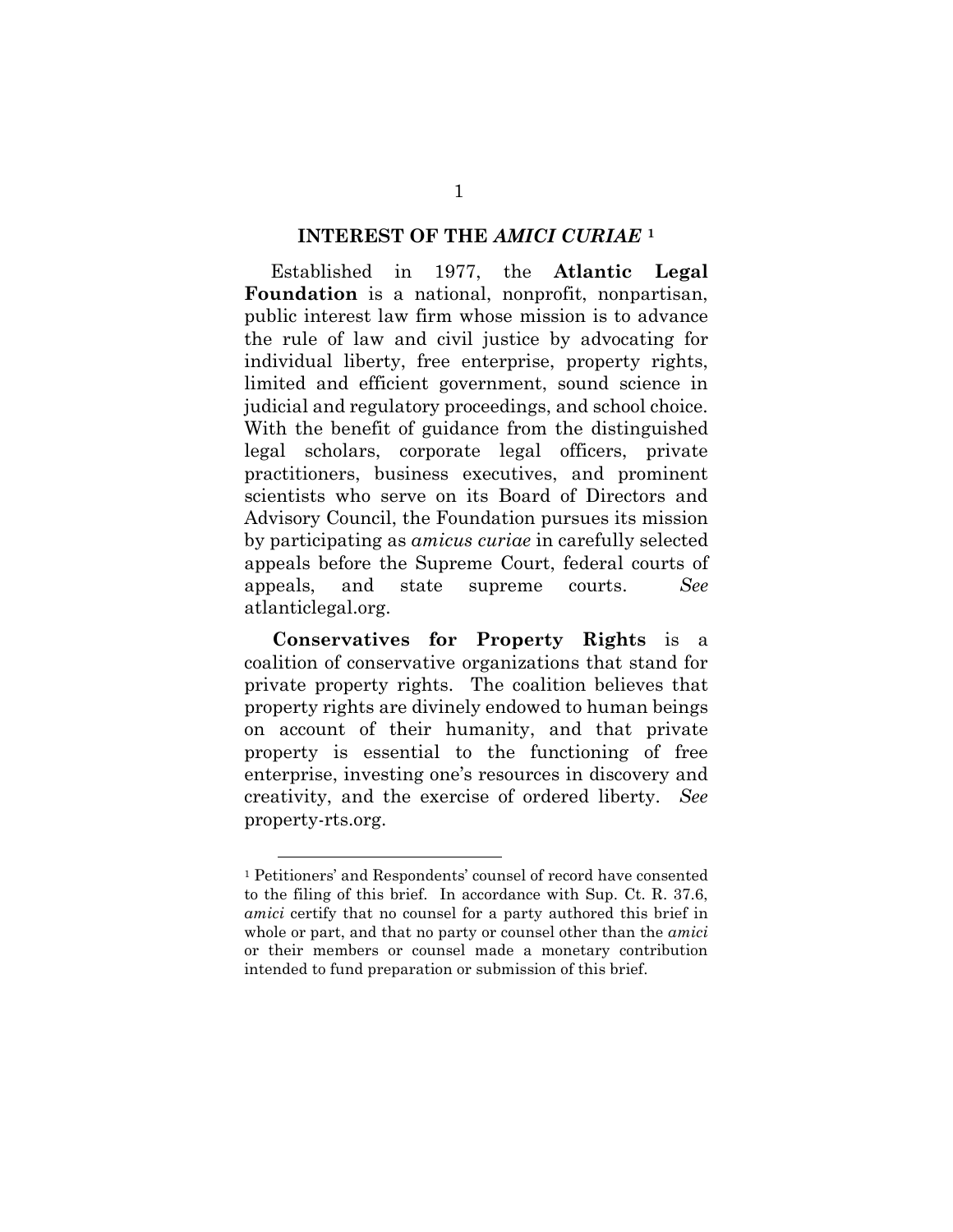Founded in 2002, the **Committee for Justice**  (CFJ) is a nonprofit, nonpartisan legal and policy organization dedicated to promoting the rule of law and preserving the Constitution's limits on federal power and its protection of individual liberty. Central to this mission is the robust enforcement of the Bill of Rights, including the Fifth Amendment's protection of property rights that is at issue in this case. CFJ advances its mission by supporting constitutionalist nominees to the federal judiciary, filing *amicus curiae* briefs in key cases, analyzing judicial decisions with respect to the rule of law, and educating government officials and the American people about the Constitution and the proper role of the courts. *See*  committeeforjustice.org.

*Amici* are filing this brief because they believe that the federal government's virtually limitless view of the Clean Water Act's regulatory boundaries, particularly with regard to wetlands, not only interferes with private ownership and use of real property, but also violates landowners' Fifth Amendment right to be justly compensated for the taking of their property. The Takings Clause (also commonly referred to as the Just Compensation Clause) recognizes that private ownership of property, and in turn, economic liberty, are intrinsic to our nation's social fabric.

\* \* \*

This appeal affords the Court a fresh, timely, and vitally important opportunity to interpret the Clean Water Act's operative phrase—"the waters of the United States"—in a way that restores sanity to the government's continually expanding and often arbitrary regulation of privately owned "wetlands."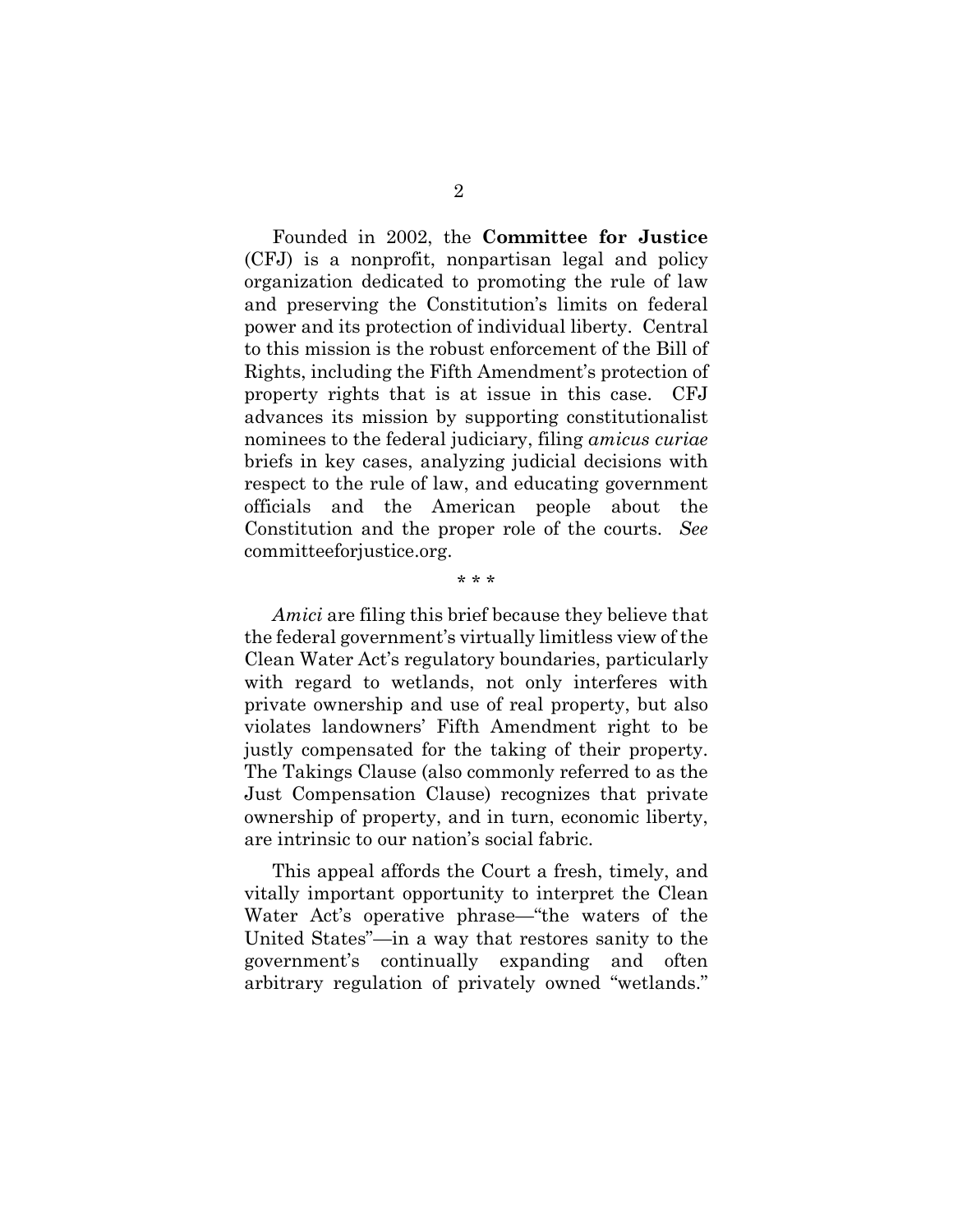The Court should take care to avoid any statutory construction that has the potential for raising "takings" or other constitutional issues. By so doing, the Court not only will continue to respect the constitutional prohibition against uncompensated takings, but also the right to own and enjoy the use of property. "[A] fundamental interdependence exists between the right to liberty and the personal right in property. Neither could have meaning without the other." *Lynch v. Household Fin. Corp.*, 405 U.S. 538, 552 (1972).

#### <span id="page-7-2"></span><span id="page-7-0"></span>**SUMMARY OF ARGUMENT**

<span id="page-7-4"></span>Interpretation of the Clean Water Act's pivotal but undefined phrase, "the waters of the United States," 33 U.S.C. § 1362(7), directly implicates the Takings Clause, U.S. Const. amend. V ("nor shall private property be taken for public use, without just compensation").

<span id="page-7-3"></span><span id="page-7-1"></span>The U.S. Environmental Protection Agency ("EPA") and the U.S. Army Corps of Engineers impose Clean Water Act permitting requirements in connection with discharge of dredged or fill material on any private property that those agencies deem "wetlands" encompassed by "the waters of the United States"—the baffling phrase that Congress chose to define "navigable waters" subject to the Act's pollutant discharge prohibitions. *See* 33 U.S.C. §§ 1344 (Permits for dredged or fill material) ("Section 404 permits") & 1362(7) (definition of "navigable waters"); *Rapanos v. United States*, 547 U.S. 715, 723 (2006) (summarizing statutory scheme).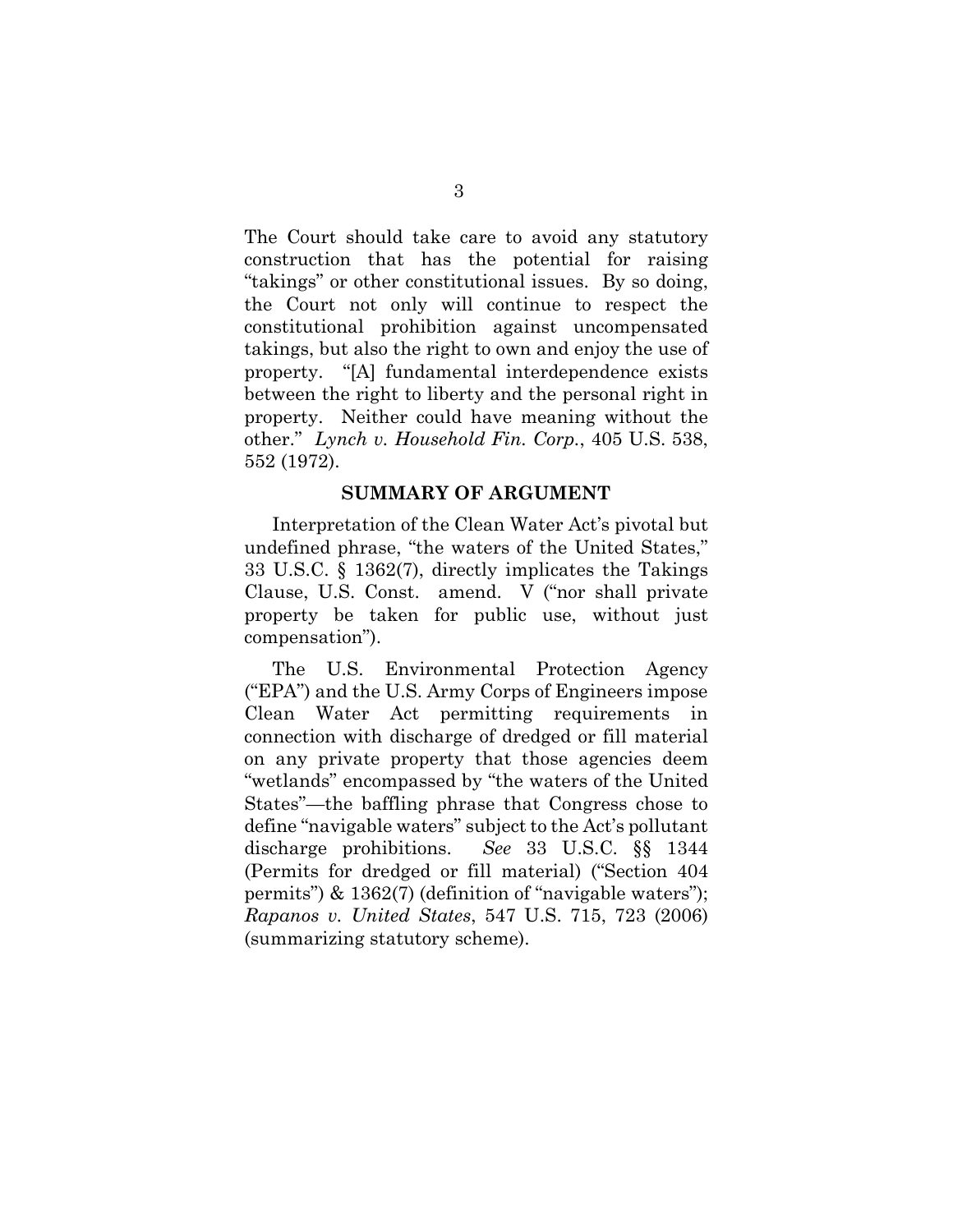As a practical matter, these two agencies' aggressive regulation of private property often deprives property owners of the right to use their land in any economically viable manner. For this reason, the unforgiving case-by-case enforcement of the expansive regulatory regime that EPA and the Corps have read into, and constructed from, the phrase, "the waters of the United States," poses a significant potential for myriad takings of private property without just compensation.

<span id="page-8-3"></span><span id="page-8-2"></span><span id="page-8-1"></span><span id="page-8-0"></span>The issue of the proper test for determining whether particular wetlands are "waters of the United States" is before the Court again because its prior decisions have not succeeded in cabining the government's "immense expansion of federal regulation of land use that has occurred under the Clean Water Act — without change in the governing statute." *Rapanos*, 547 U.S. at 722; *see Sackett v. EPA* ("*Sackett I*"), 566 U.S. 120, 123-24 (2012) (summarizing the Court's holdings in *United States v. Riverside Bayview Homes, Inc.*, 474 U.S. 121 (1985); *Solid Waste Agency of Northern Cook Cty. v. U.S. Army Corps of Engineers* ("*SWANCC*"), 531 U.S. 159 (2001), and *Rapanos*). As Justice Alito observed in *Sackett I*, "[a]ny piece of land that is wet at least part of the year is in danger of being classified by EPA employees as wetlands covered by the Act, and according to the Federal Government, if property owners begin to construct a home on a lot that the agency thinks possesses the requisite wetness, the property owners are at the agency's mercy." 566 U.S. at 132 (Alito, J., concurring).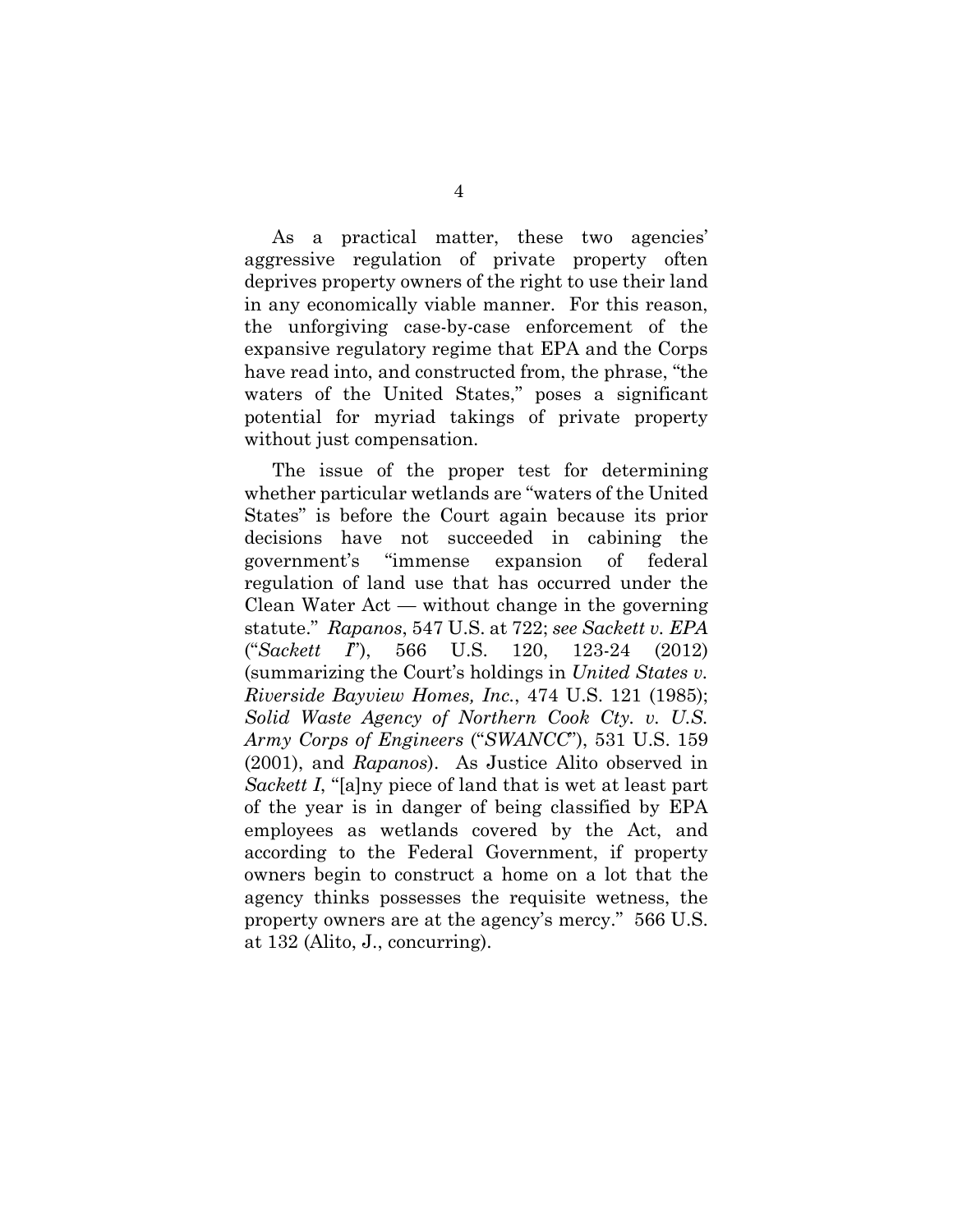<span id="page-9-0"></span>The Petitioners are urging the Court to adopt the *Rapanos* plurality's view that "*only* those wetlands with a continuous surface connection to bodies that are 'waters of the United States' in their own right, so that there is no clear demarcation between 'waters' and wetlands, are 'adjacent to' such waters and covered by the Act." *Rapanos*, 547 U.S. at 742. They agree with the *Rapanos* plurality that this "surface connection" test is compelled by the statutory text, *see id.* at 739-42, and that the alternative, "significant nexus" standard proposed by Justice Kennedy in his *Rapanos* concurring opinion is "an implausible reading of the statute." *Id.* at 756.

Under the significant nexus test—which requires no surface or physical connection between a putative wetland and navigable waters—"wetlands possess the requisite nexus, and thus come within the statutory phrase 'navigable waters,' if the wetlands, either alone or in combination with similarly situated lands in the region, significantly affect the chemical, physical, and biological integrity of other covered waters more readily understood as 'navigable.'" *Id.* at 780 (Kennedy, J., concurring in the judgment). The *Rapanos* plurality, *id.* at 740, however, rejected the notion that "a wetland may be considered 'adjacent to' remote 'waters of the United States,' because of a mere hydrologic connection to them." Instead, the plurality held that "the Act's use of the traditional phrase 'navigable waters' (the defined term) further confirms that it confers jurisdiction only over relatively *permanent* bodies of water." *Id.* at 734. According to the plurality, "[w]etlands are 'waters of the United States' if they bear the 'significant nexus' of physical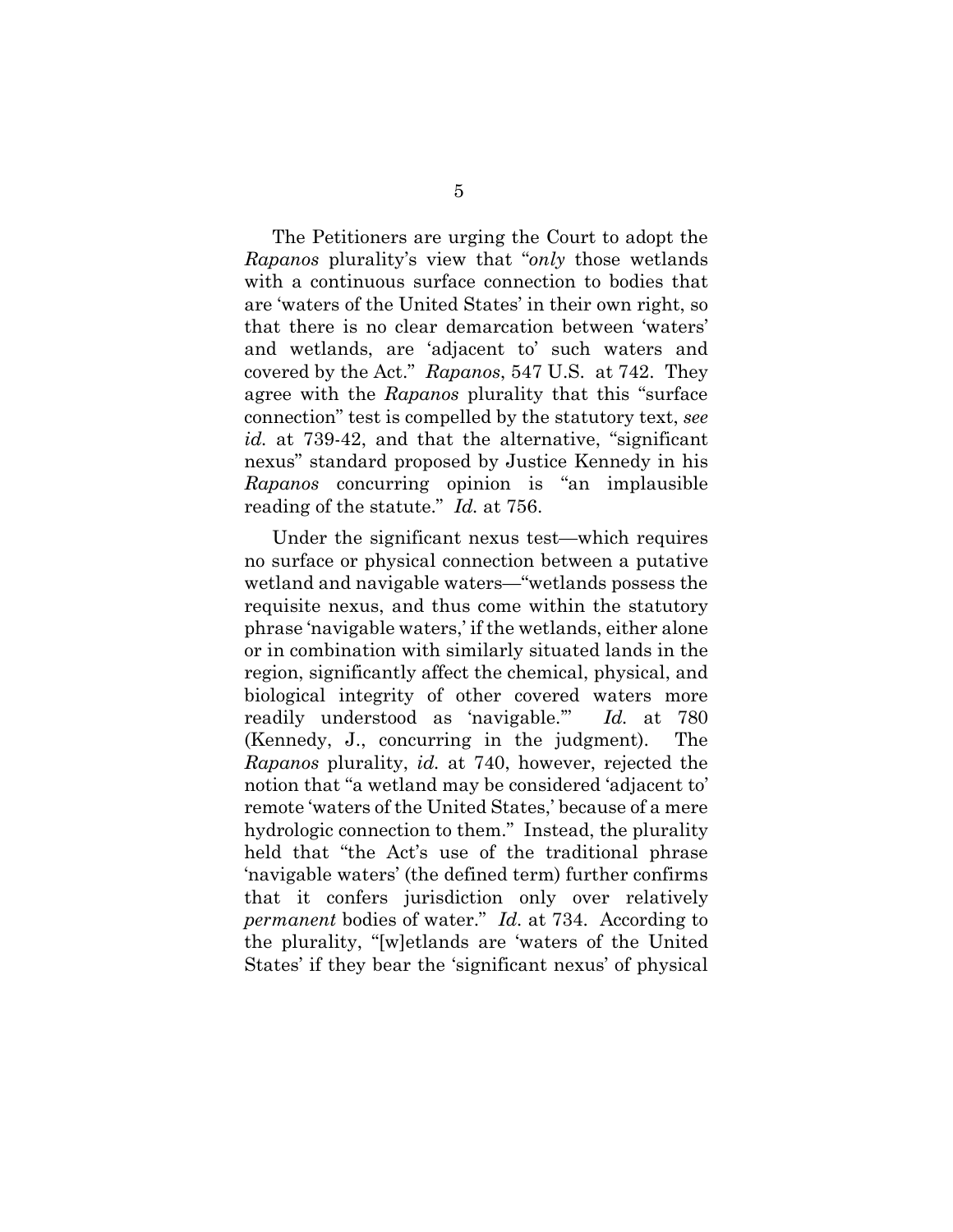<span id="page-10-0"></span>connection, which makes them as a practical matter *indistinguishable* from waters of the United States." Id. at 755. But "[w]etlands with only an intermittent, physically remote hydrologic connection to 'waters of the United States' . . . lack the necessary connection to covered waters." *Id.* at 742.

The Court should definitively adopt the *Rapanos*  plurality's surface connection (i.e., physical connection) test as a necessary condition for establishing Clean Water Act jurisdiction over wetlands. Even if the broad and vague significant nexus test were a plausible standard for determining whether a particular wetland is part of "the waters of the United States," the Court should reject it based on the canon of constitutional avoidance. Under this "elementary principle of statutory interpretation . . . an ambiguous statute must be interpreted, whenever possible, to avoid unconstitutionality." *United States v. Davis*, 139 S. Ct. 2319, 2350 (2019) (Kavanaugh, J., dissenting). The modern version of the constitutional avoidance canon "suggests courts should construe ambiguous statutes to avoid the need even to address serious questions about their constitutionality." *Id.* at 2332 n.6 (citing *Rust v. Sullivan*, 500 U.S. 173, 190-91 (1991)).

<span id="page-10-1"></span>The canon of constitutional avoidance requires rejection of the significant nexus test because, unlike the surface connection test, it often will raise serious, case-by-case Fifth Amendment takings issues. Indeed, as this appeal illustrates, the more disconnected a particular parcel of land is from "relatively permanent, standing, or continuously flowing bodies of water," *Rapanos*, 547 U.S. at 732, the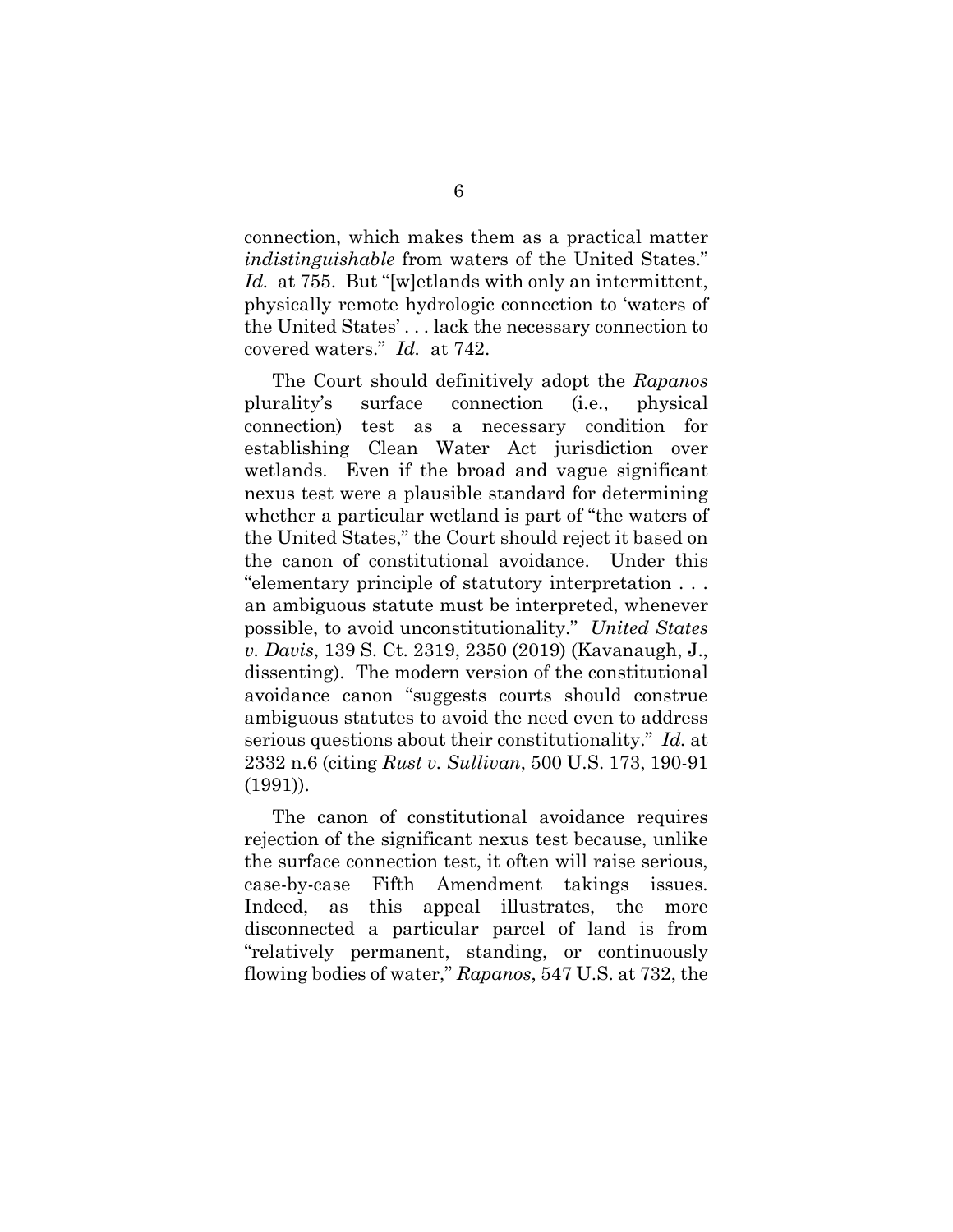more likely is the property owner to develop the land with impunity. And thus, there is a greater potential for an uncompensated taking, as well as for imposition of onerous civil and criminal penalties if the federal government suddenly claims that the landowner's partially or fully developed property is a wetland subject to the Clean Water Act.

### **ARGUMENT**

## **The Court Should Interpret "The Waters of the United States" In a Way That Avoids Fifth Amendment Takings Issues**

## **A. Clean Water Act regulation of wetlands can raise Fifth Amendment takings concerns**

<span id="page-11-0"></span>In *Riverside Bayview*, 474 U.S. at 126-28, the Court recognized that Clean Water Act regulation of wetlands can result in a Fifth Amendment taking of property. As here, the case involved proposed residential construction on property that EPA asserted was a wetland subject to Clean Water Act permitting requirements. *Id.* at 123-24. The Court agreed with EPA that an Army Corps of Engineers permit was required because "the wetland located on respondent's property was adjacent to a body of navigable water." *Id.* at 131.

Prior to reaching this conclusion, the Court considered whether "regulatory authority under the statute and its implementing regulations must be narrowly construed to avoid a taking without just compensation in violation of the Fifth Amendment." *Id.* at 126. The Court held that because "neither the imposition of the permit requirement itself nor the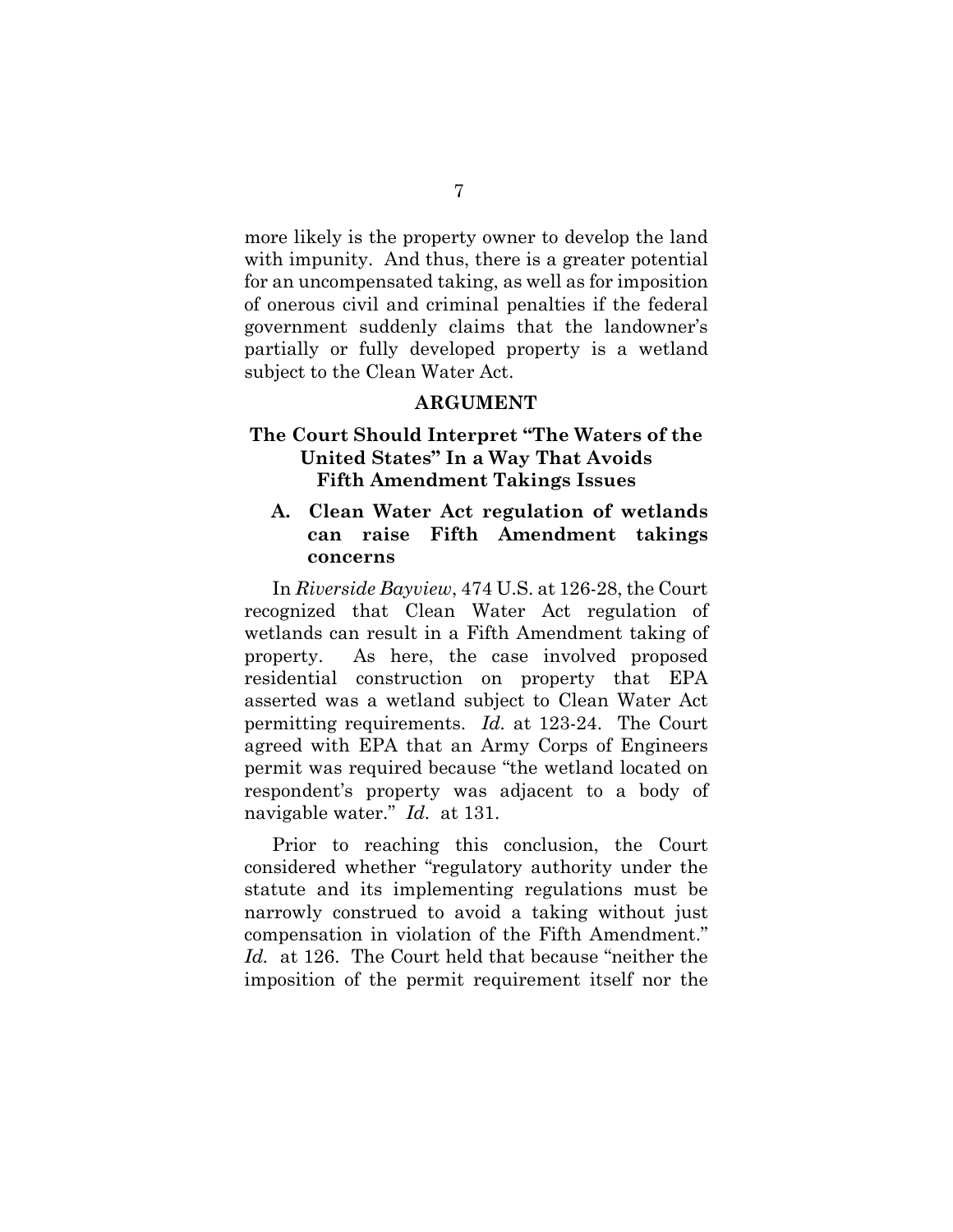<span id="page-12-0"></span>denial of a permit necessarily constitutes a taking . . . a narrow reading of the Corps' regulatory jurisdiction over wetlands [is not] necessary to avoid a serious taking problem." *Id.* at 127 (internal quotation marks omitted). Citing land-use precedent, the Court reaffirmed, however, that a land-use regulation *can* effect a taking if it "'denies an owner economically viable use of his land.'" *Id.* at 126 (quoting *Agins v. Tiburon*, 447 U.S. 255, 260 (1980)). More specifically, in the Clean Water Act context, the Court explained that "[o]nly when a permit is denied and the effect of the denial is to *prevent 'economically viable' use of the land* in question can it be said that a taking has occurred." *Id.* at 127 (emphasis added).

 Noting that the Corps had denied an application for a permit, the Court acknowledged that the *Riverside Bayview* property owner "may well have a ripe claim that a taking has occurred." *Id.* at 129 n.6. Nonetheless, the Court had "no basis for evaluating this claim, because no evidence has been introduced that bears on the question of the extent to which denial of a permit to fill this property will prevent economically viable uses of the property or frustrate reasonable investment-backed expectations." *Id.*

 According to *Riverside Bayview*, "even if a permit is denied, there may be other viable uses available to the owner." *Id.* at 127. In reality, however, the "exception" that triggers a regulatory taking under the Clean Water Act—depriving property owners of "economically viable uses" of their land—is the *norm* in the vast majority of cases where EPA asserts that private property is a wetland. Not surprisingly, *Riverside Bayview* nowhere identifies any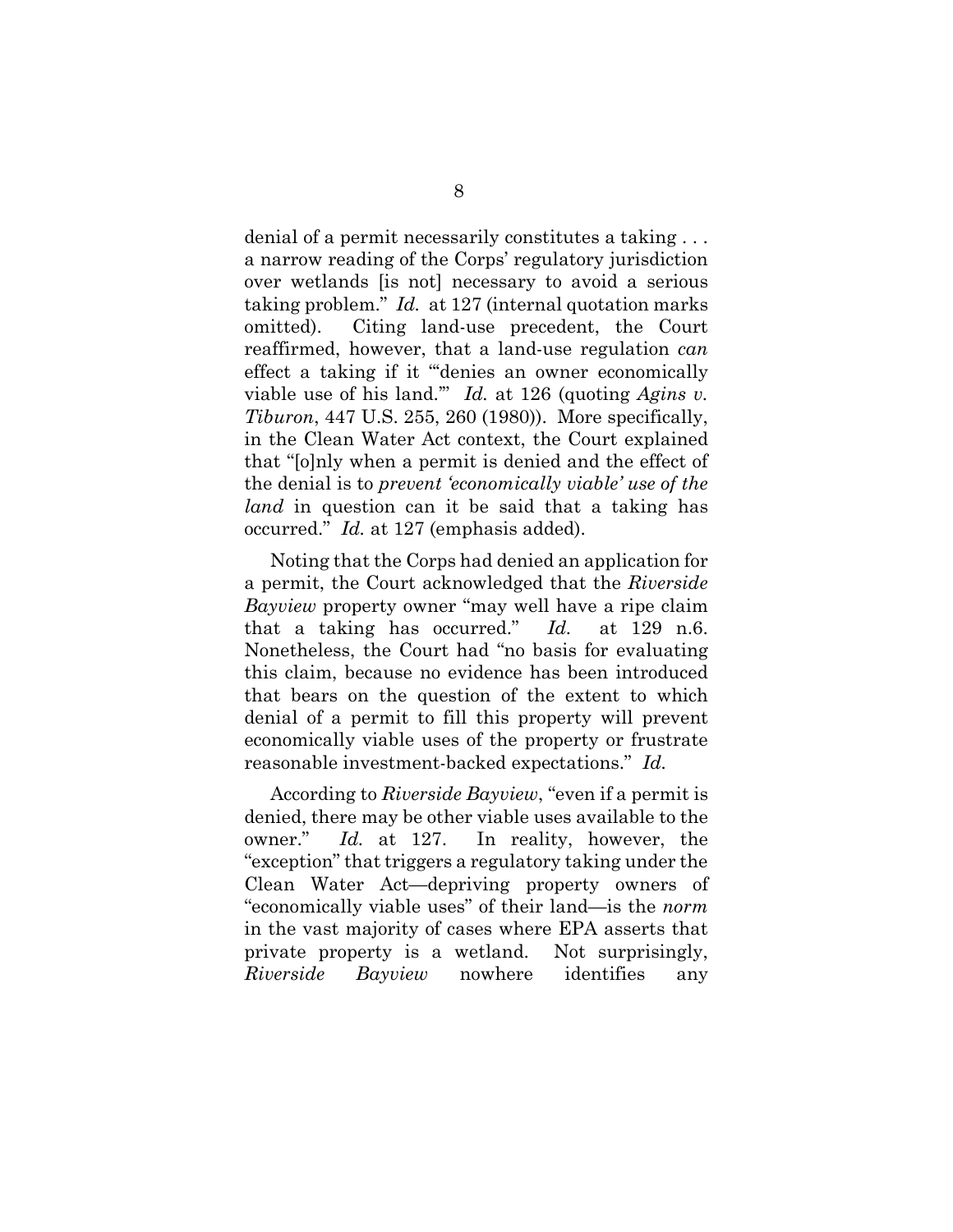economically viable uses of privately owned property that is located on what the government claims is a wetland subject to Clean Water Act regulation, much less alternative uses in connection with property that is locally zoned for residential development.

<span id="page-13-0"></span>For most property owners, obtaining a Section 404 Clean Water Act permit from the Army Corps of Engineers for construction of a residence is not a realistic option. Justice Scalia explained that "[i]n deciding whether to grant or deny a permit, [the Corps] exercises the discretion of an enlightened despot, relying on such factors as 'economics,' 'aesthetics,' 'recreation,' and 'in general, the needs and welfare of the people.'" *Rapanos*, 547 U.S. at 721 (citing 33 C.F.R.  $\S$  320.4(a) (General policies for evaluating permit applications) (Public interest review)). As to wetlands specifically, the Corps' longstanding policy is that "[m]ost wetlands constitute a productive and valuable public resource, *the unnecessary alteration or destruction of which should be discouraged as contrary to the public interest*." 33 C.F.R. § 320.4(b)(1) (emphasis added); *see also id.*  § 328.3(c)(16) (definition of "Wetlands"). In other words, the Corps' published policy is to deny permits for economically viable uses of most privately owned wetlands, thus unavoidably triggering takings issues.

Anyone who nonetheless is inclined to apply for a Corps of Engineers permit to construct a residence (or business) on, or otherwise develop, privately owned wetland property will be confronted with years-long delays and hundreds of thousands of dollars in consulting fees and other costs. *See Rapanos*, 547 U.S. at 721 ("The burden of federal regulation on those who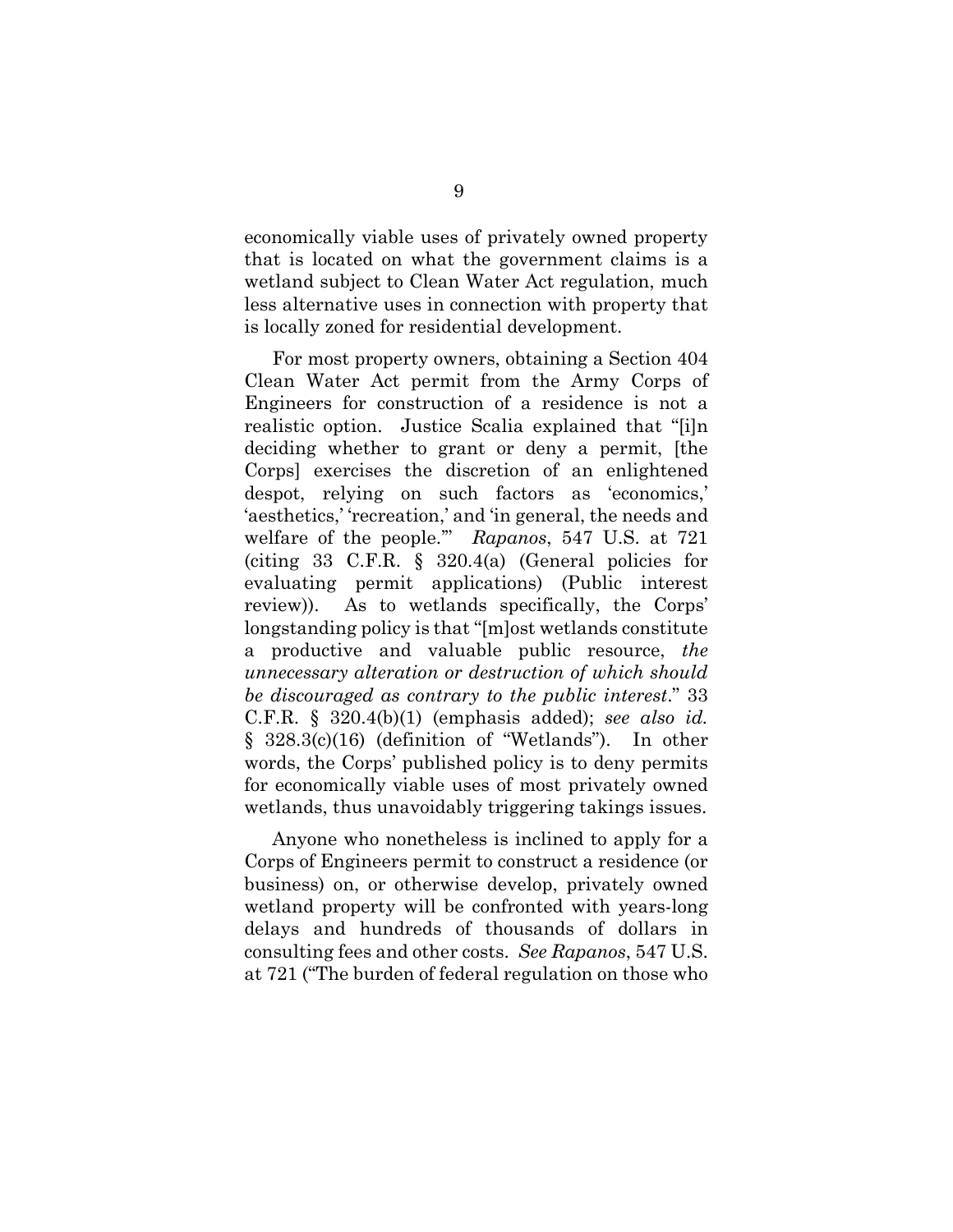would deposit fill material in locations denominated 'waters of the United States' is not trivial."). Although these costs and burdens do not themselves effect a regulatory taking, they, along with the Corps' overly broad and protective wetlands policy, make it practically impossible for individual property owners to obtain a permit. Thus, in most cases, an uncompensated taking of residentially zoned property that the government considers to be a wetland subject to Clean Water Act regulation cannot be avoided by applying for a Clean Water Act permit.

<span id="page-14-2"></span><span id="page-14-1"></span><span id="page-14-0"></span>Property owners such as Petitioners, who prior to commencing excavation, backfilling, or construction, were unaware that EPA considers (or in the future may consider) their property to be a federally regulated wetland, can be served with administrative compliance order "demanding that the owners cease construction, engage in expensive remedial measures, *and abandon any use of the property.*" *Sackett I*, 566 U.S. at 132 (Alito, J., concurring) (emphasis added). If such property owners fail "to dance to the EPA's tune," they can be subjected to "draconian penalties" and haled into court by EPA. *Id.*; *see* 33 U.S.C. § 1319 (Enforcement). Here, for example, the administrative compliance order issued by EPA "informed the Sacketts that failure to comply could result in civil and administrative penalties of over \$40,000 per day." Pet. App. A-9; *see also Rapanos*, 547 U.S. at 721 ("Mr. Rapanos faced 63 months in prison and hundreds of thousands of dollars in civil and criminal fines.")."In a nation that values due process, not to mention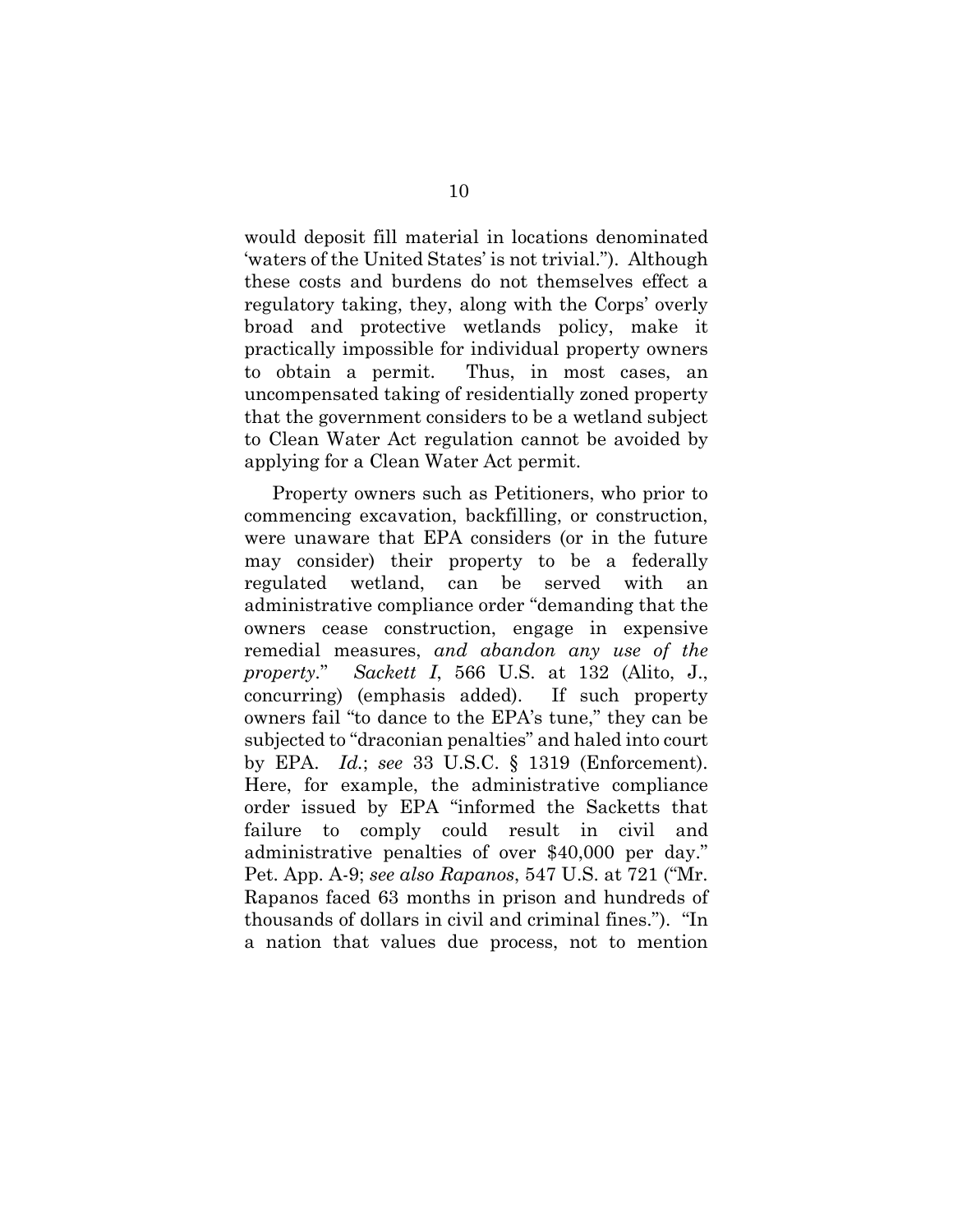<span id="page-15-1"></span>private property, such treatment is unthinkable." *Sackett I*, 566 U.S. at 132 (Alito, J., concurring).

<span id="page-15-0"></span>Where, as here, the government's uncompensated taking of private property is *selective*, the fairness principle also raises takings concerns. *See generally Armstrong v. United States*, 364 U.S. 40, 49 (1960) ("The Fifth Amendment's guarantee that private property shall not be taken for a public use without just compensation was designed to bar Government from forcing some people alone to bear public burdens which, in all fairness and justice, should be borne by the public as a whole."). Petitioners were singled out by EPA for trying to build a home on their lot, despite all their neighbors having done so before them. Thus, "there is 'a separate fairness question presented by the Sacketts' situation. If some people have filled and built on an isolated corner of larger wetlands, should others be constrained from doing likewise?'" Brian Gray, *Fragmented Regulation of Multiple Stressors: A Cautionary Tale for Takings Law*, 19 Hastings W.-Nw. J. Envtl. L. & Pol'y 341, 342 (2013) (quoting Felicity Barringer, *Wetlands? What Wetlands?*, N.Y. Times Green Blog, Apr. 20, 2011).

<span id="page-15-2"></span>Imposing on a single landowner burdens that are not imposed on neighboring or other similarly situated property owners undermines the propertyownership protection embodied by the Fifth Amendment, even if such burdens are intended to achieve environmental objectives that supposedly are in the public interest. Throughout the United States there are countless other landowners who, like Petitioners, are knowingly (or unknowingly) precluded from using their property in any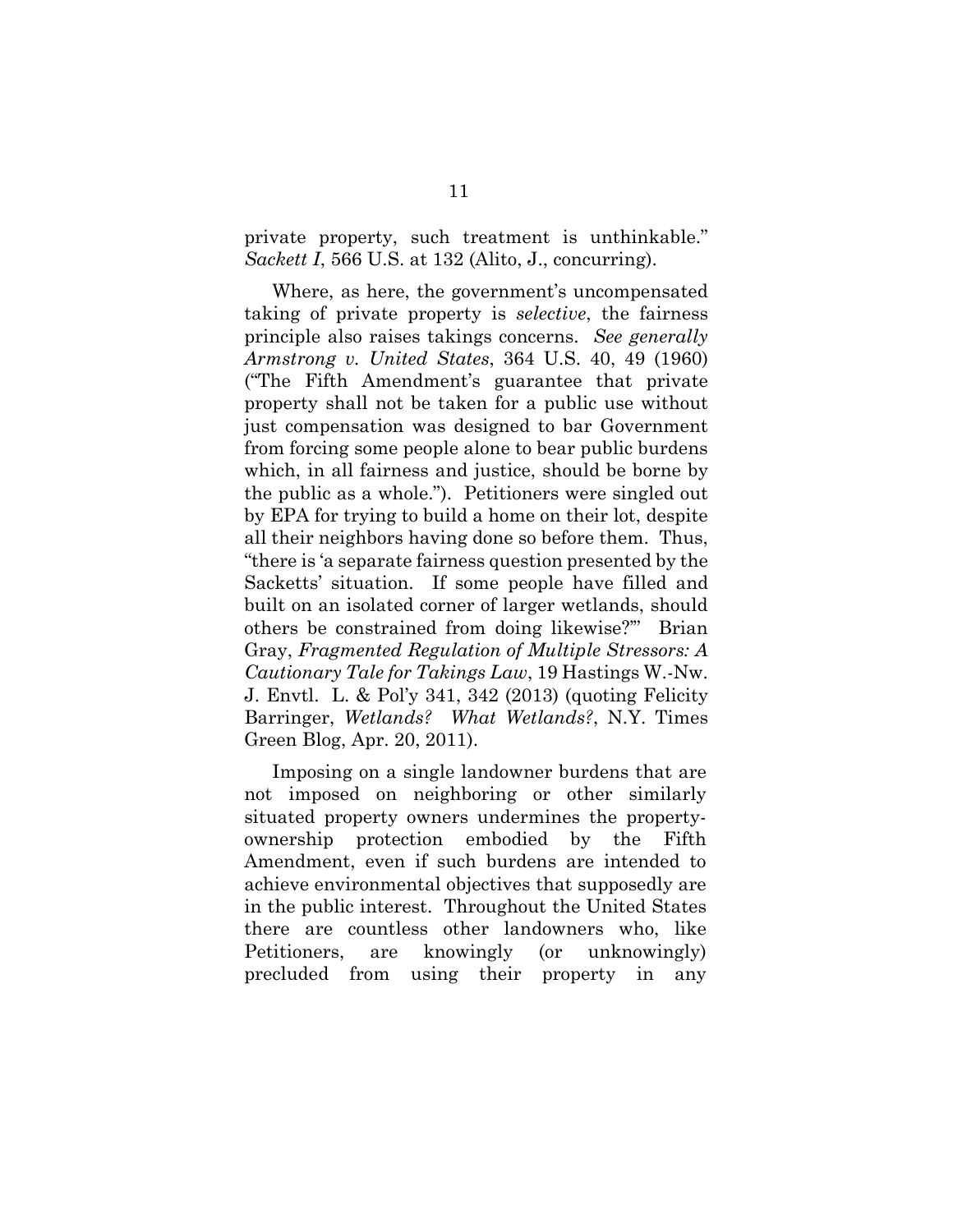economically viable way because of the federal government's expansive view of wetlands. Petitioners and other seemingly arbitrary targets of virtually unbounded environmental regulation bear the costs of continuing to own such unusable "wetlands" property.

Unlike Petitioners, few property owners have the resources, time, and stamina to challenge an EPA wetlands determination in court. And where the government has failed to respect its Fifth Amendment obligations, pursuing a costly and lengthy Tucker Act inverse condemnation suit in the Court of Federal Claims, 28 U.S.C. § 1491, "to provide compensation for takings that may result from the Corps' exercise of jurisdiction over wetlands," *Riverside Bayview*, 474 U.S. at 128, is arduous.

## <span id="page-16-4"></span><span id="page-16-3"></span>**B. Insofar as the meaning of "the waters of the United States" is ambiguous, the Court should apply the canon of constitutional avoidance**

<span id="page-16-2"></span><span id="page-16-1"></span><span id="page-16-0"></span>"Under the constitutional-avoidance canon, when statutory language is susceptible of multiple interpretations, a court may shun an interpretation that raises serious constitutional doubts and instead may adopt an alternative that avoids those problems." *Jennings v. Rodriguez*, 138 S. Ct. 830, 836 (2018); *see also Commodity Futures Trading Comm'n v. Schor*, 478 U.S. 833, 841 (1986) ("Where such 'serious doubts' arise, a court should determine whether a construction of the statute is 'fairly possible' by which the constitutional question can be avoided.") (quoting *Crowell v. Benson*, 285 U.S. 22 (1932)); *Morrison v. Olson*, 487 U.S. 654, 682 (1988) ("[I]t is the duty of federal courts to construe a statute in order to save it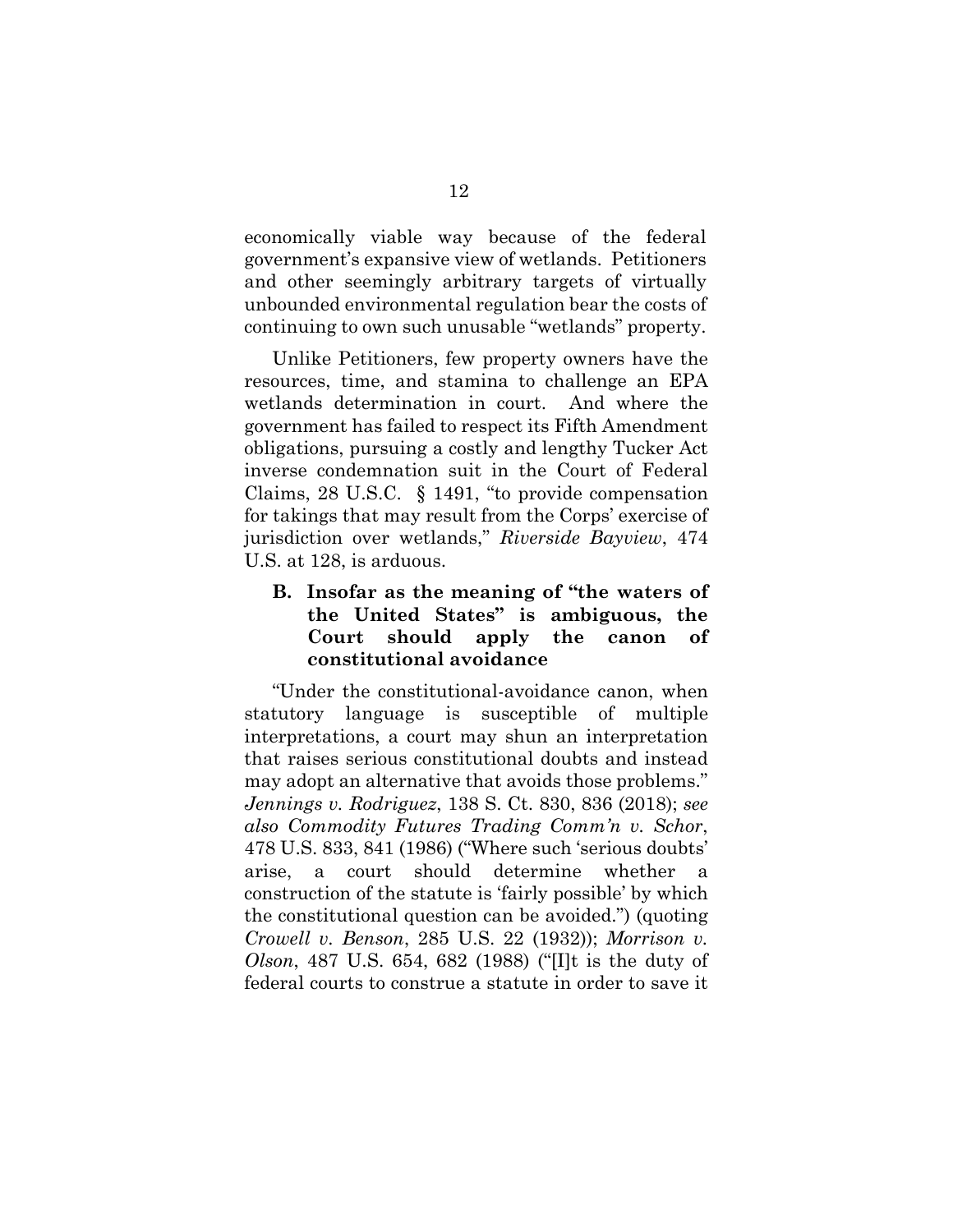from constitutional infirmities . . . ."). "This Court's longstanding practice of saving ambiguous statutes from unconstitutionality where fairly possible affords proper respect for the representative branches of our Government." *United States v. Davis*, 139 S. Ct. at 2350 (Kavanaugh, J., dissenting).

<span id="page-17-1"></span>If one thing in this case is clear, it is that the meaning of "the waters of the United States" is not. In his concurring opinion in *Sackett I*, Justice Alito explained that

> <span id="page-17-0"></span>[t]he reach of the Clean Water Act is *notoriously unclear*. Any piece of land that is wet at least part of the year is in danger of being classified by EPA employees as wetlands covered by the Act . . . .

> Congress did not define what it meant by "the waters of the United States" . . . and the words themselves are *hopelessly indeterminate*. Unsurprisingly, the EPA and the Army Corps of Engineers interpreted the phrase as an essentially limitless grant of authority. We rejected that boundless view, see *Rapanos v. United States*; *Solid Waste Agency of Northern Cook Cty. v. Army Corps of Engineers*, but the precise reach of the Act *remains unclear.* For 40 years, Congress has done nothing to resolve *this critical ambiguity . . . .*

> [O]nly clarification of the reach of the Clean Water Act can rectify the underlying problem.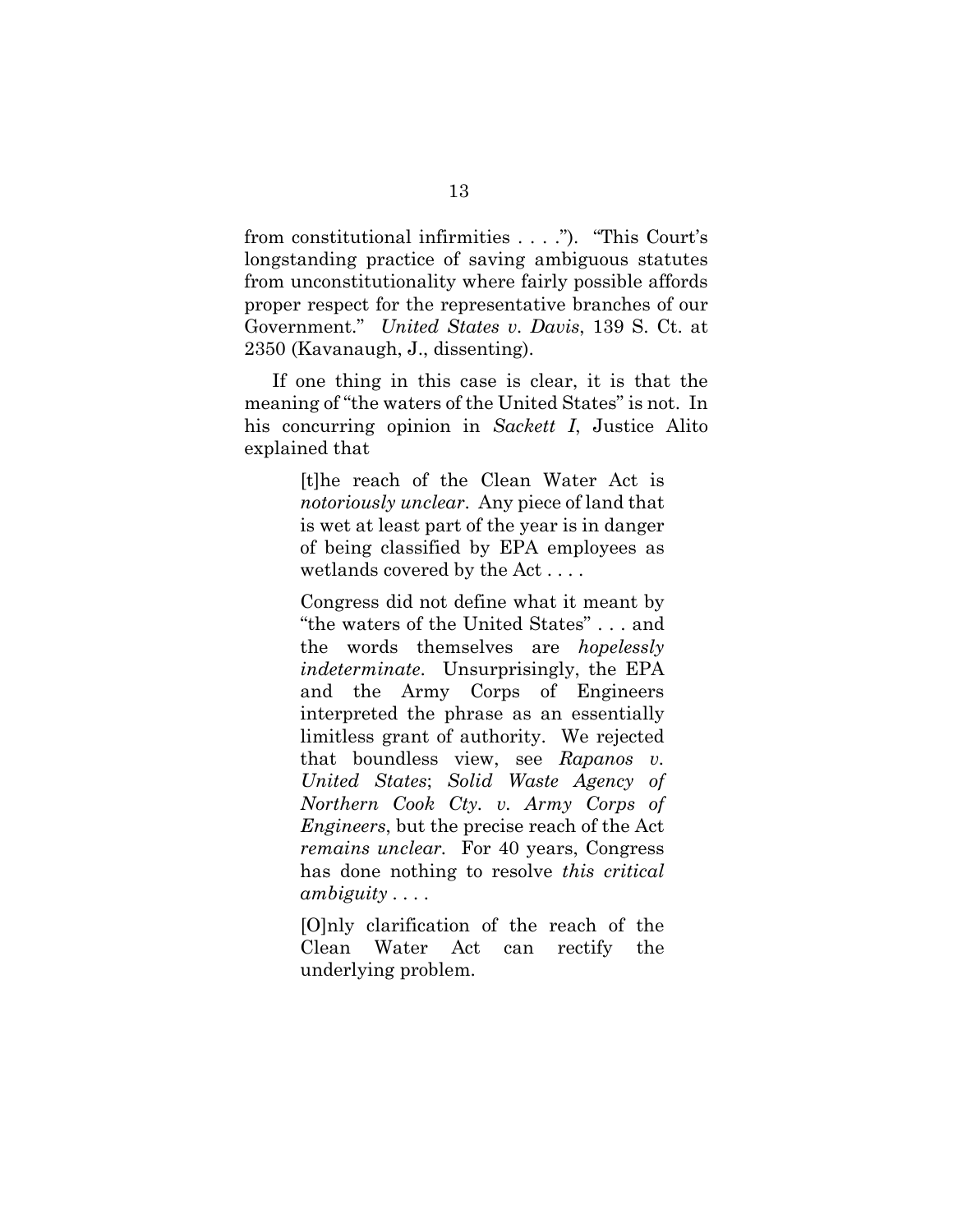<span id="page-18-1"></span><span id="page-18-0"></span>*Sackett I*, 566 U.S. at 132-33 (Alito, J., concurring) (citations omitted) (emphasis added); *see also Rapanos*, 547 U.S. at 752 ("'W]aters of the United States' is in *some* respects ambiguous. The *scope* of that ambiguity, however, does not conceivably extend to whether storm drains and dry ditches are 'waters' . . . ."); *id.* at 724, 726 (describing the Corps' "sweeping assertions of jurisdiction," to "the outer limits of Congress's commerce power"); *id.* at 758 (Roberts, C.J., concurring) (referring to the Corps' "essentially boundless view of the scope of its power"); Pet. App. A-6 (Ninth Circuit panel opinion) ("Since the [Clean Water Act] was enacted, agencies and courts have struggled to identify the outer definitional limits of the phrase 'waters of the United States' . . . .").

<span id="page-18-4"></span><span id="page-18-3"></span><span id="page-18-2"></span>This Court, however, does not have to decide whether the Clean Water Act's obtuse definition of "navigable waters" as "the waters of the United States," *see* 33 U.S.C. § 1362(7), is unconstitutional. Instead, the modern canon of constitutional avoidance "amounts to a general principle of abstention: if one reading of a statute would force courts to confront hard constitutional questions, courts should prefer an alternative reading that lets them duck those questions." Caleb Nelson, *Avoiding Constitutional Questions Versus Avoiding Unconstitutionality*, 128 Harv. L. Rev. F. 331, 334 (2015). In other words, "[t]he so-called 'modern' avoidance canon counsels that 'a statute should be interpreted in a way that avoids placing its constitutionality in doubt.'" Brian Taylor Goldman, *The Classical Avoidance Canon as a Principle of Good-Faith Construction*, 43 J. Legis. 170, 173 (2016) (quoting Antonin Scalia & Bryan Garner,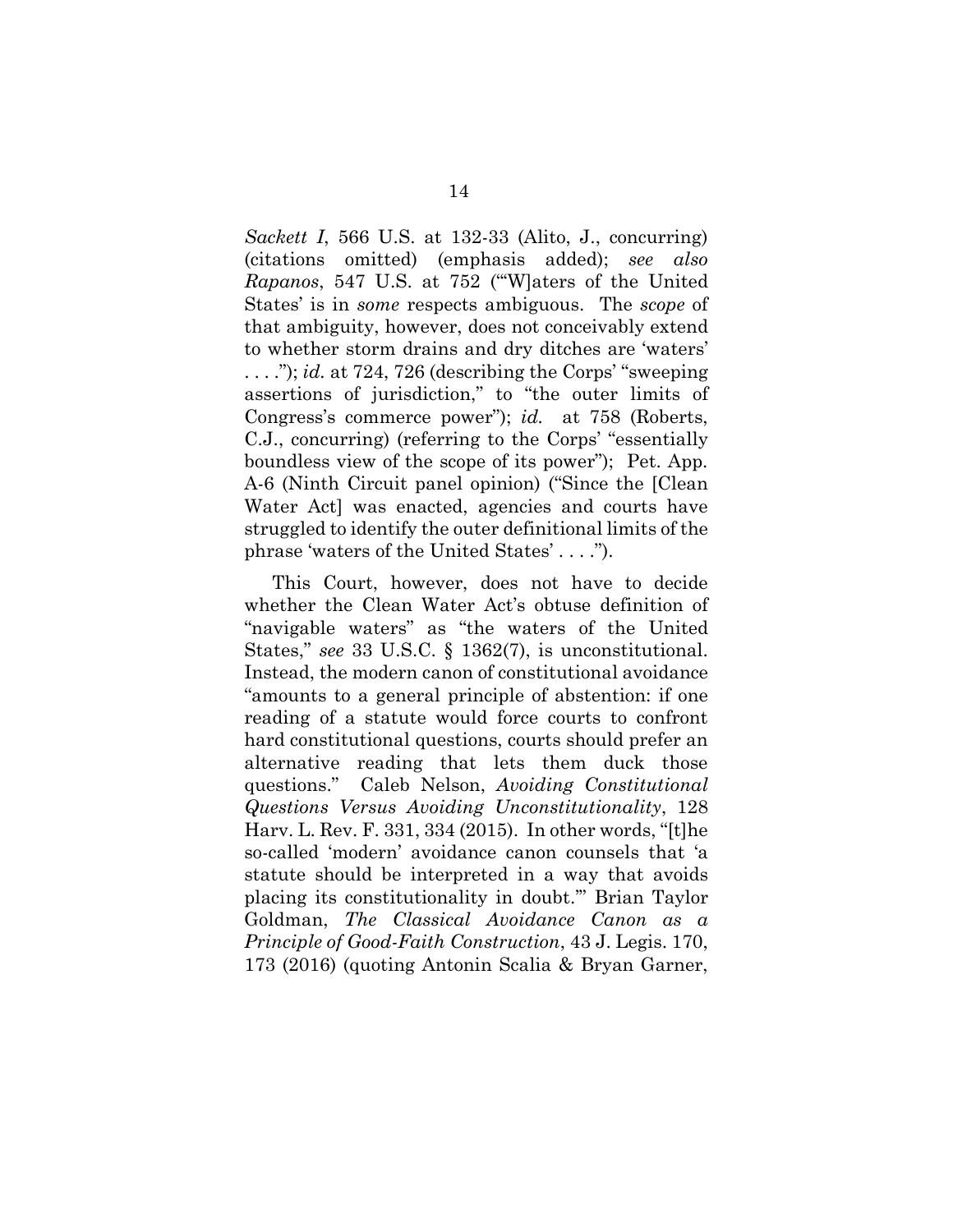<span id="page-19-3"></span><span id="page-19-2"></span>*Reading Law* 247 (2012)); *see also* Neal Kumar Katyal & Thomas P. Schmidt, *Active Avoidance: The Modern Supreme Court and Legal Change*, 128 Harv. L. Rev. 2109, 2117 (2015) ("Modern avoidance holds that constitutional *doubts* are enough to trigger the canon, without any need to adjudicate actual unconstitutionality."); Eric S. Fish, *Constitutional Avoidance as Interpretation and as Remedy*, 114 Mich. L. Rev. 1275, 1280 (2016) ("Under the classic canon a court only avoids interpretations that actually violate the Constitution, while under the modern canon a court also avoids interpretations that merely raise constitutional 'doubts.'"); *see generally United States v. Davis*, 139 S. Ct. at 2332 n.6 (referring to the "constitutional doubt canon").

<span id="page-19-1"></span>Here, the Court should avoid interpreting "the waters of the United States" in a way that raises constitutional doubts. The "significant nexus" test for determining whether a particular putative wetland falls within "the waters of the United States" raises constitutional doubts, and therefore, the Court should not adopt it.

<span id="page-19-0"></span>These constitutional doubts include whether a takings issue will arise whenever EPA or the Corps seek to "establish a significant nexus on a case-by-case basis." *Rapanos*, 547 U.S. at 782 (Kennedy, J., concurring in the judgment). According to Justice Kennedy, "in most cases regulation of wetlands *that are adjacent to tributaries* and possess a significant nexus with navigable waters will raise no serious constitutional or federalism difficulty." *Id.* (emphasis added). This probably is true where a wetland has a continuous surface connection to navigable waters,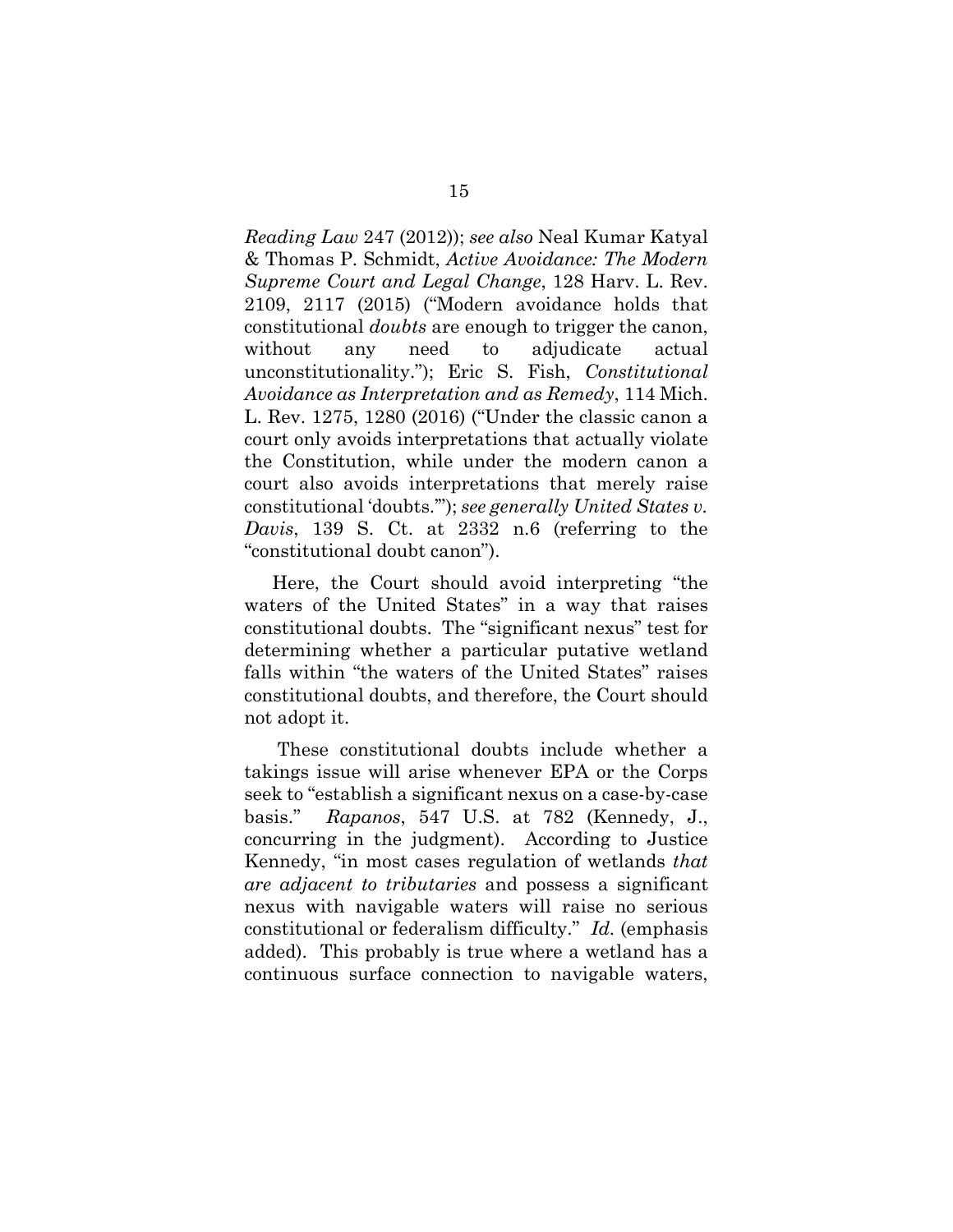<span id="page-20-0"></span>and thus, uninformed development is unlikely. For this same reason, the *Rapanos* plurality's surface connection test in most cases should raise no constitutional doubts or concerns. The Court can adopt it as a necessary test for determining whether a particular wetland is part of "the waters of the United States" without rewriting the Clean Water Act. *See generally Seila Law LLC v. CFPB*, 140 S. Ct. 2183, 2206 (2020) ("Constitutional avoidance is not a license to rewrite Congress's work to say whatever the Constitution needs it to say in a given situation.").

<span id="page-20-2"></span><span id="page-20-1"></span>But what about wetlands that are *not* adjacent to navigable waters, *i.e.*, where a "significant nexus" with navigable waters is far from apparent, and thus, where development is more likely to occur than where there is a physical surface connection? The owner of such property—such as the Sacketts here—would have good reason to assume that compliance with local zoning and permitting requirements provides the only green light needed to proceed with constructing a home or business. After all, the Clean Water Act expressly recognizes state and local primacy over land use regulation. *See* 33 U.S.C. § 1251(b); *Rapanos*, 547 U.S. at 738 ("[T]he Government's expansive interpretation would 'result in a significant impingement of the States' traditional and primary power over land and water use.' . . . Regulation of land use . . . is a quintessential state and local power.") (quoting *SWANCC*, 531 U.S. at 174); *SWANCC*, 531 U.S. at 173 (discussing the Court's heightened concern "where the administrative interpretation alters the federal-state framework by permitting federal encroachment upon a traditional state power").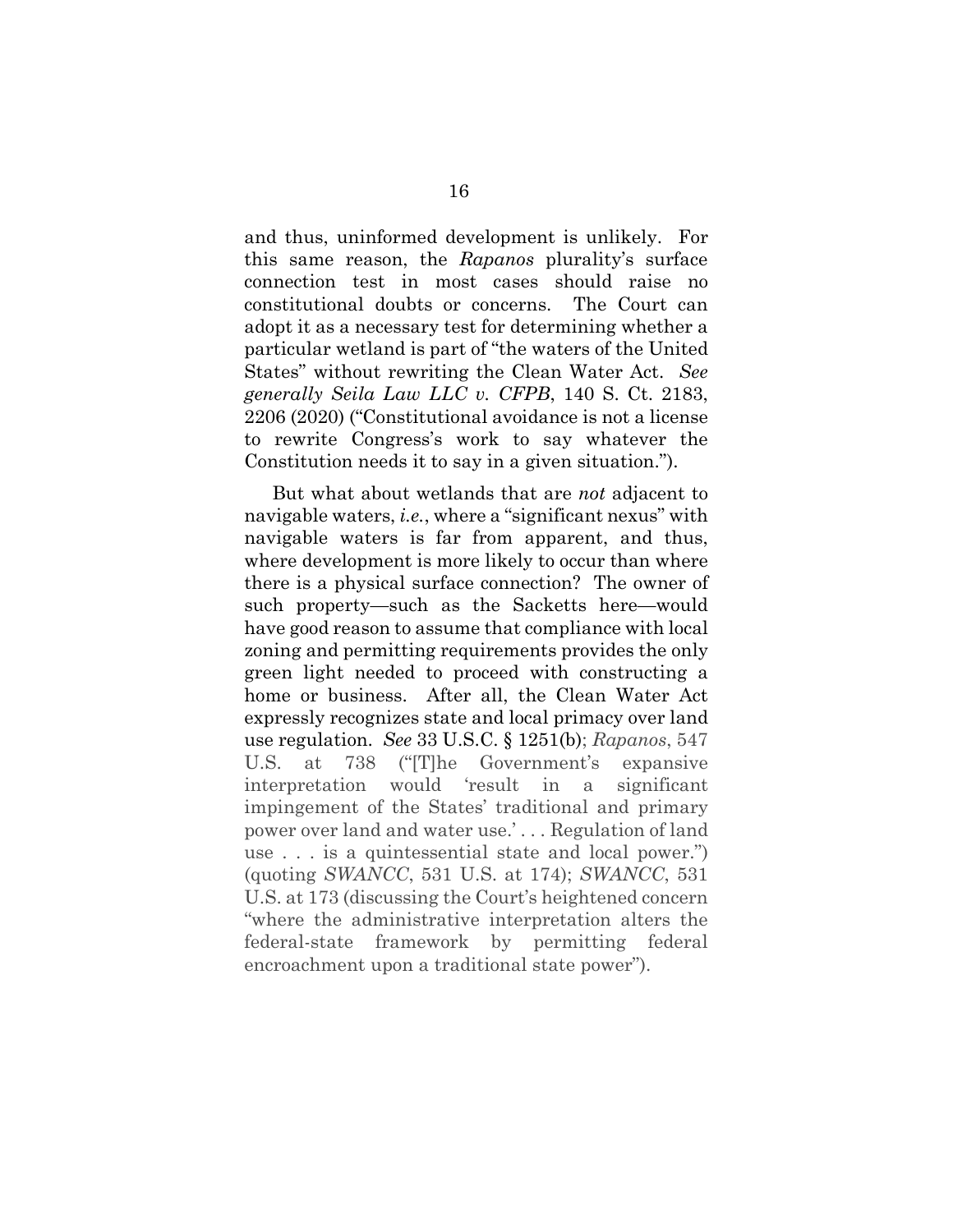A determination by EPA or the Corps that the Clean Water Act applies to a remote, isolated, or physically disconnected wetland because there nonetheless is some sort of supposed "significant nexus" to distant navigable waters—and thus, that all construction or other development must permanently cease, and that the property must be restored to its natural state—at the very least raises the question of whether there is a regulatory taking. In fact, during the hearing in *Sackett I*, Justice Kennedy asked Petitioners' counsel whether property owners who have received Clean Water Act compliance orders "have said that there is a taking of the property"? Tr. of Oral Arg. at 57, *Sackett v. EPA*, 566 U.S. 120 (2012) (No. 10-1062).

<span id="page-21-0"></span>The modern doctrine of constitutional avoidance requires that the interpretation likely to create constitutional doubt—here, the significant nexus test—be rejected in favor of the statutory construction that is unlikely to raise constitutional concerns, *i.e.*, the surface connection test.

The Court once and for all should provide the public, as well as EPA and the Army Corps of Engineers, with unambiguous and easy to apply tests for determining whether a wetland is subject to regulation under the Clean Water Act. Unlike the significant nexus test, they should be tests that raise no takings or other constitutional concerns.